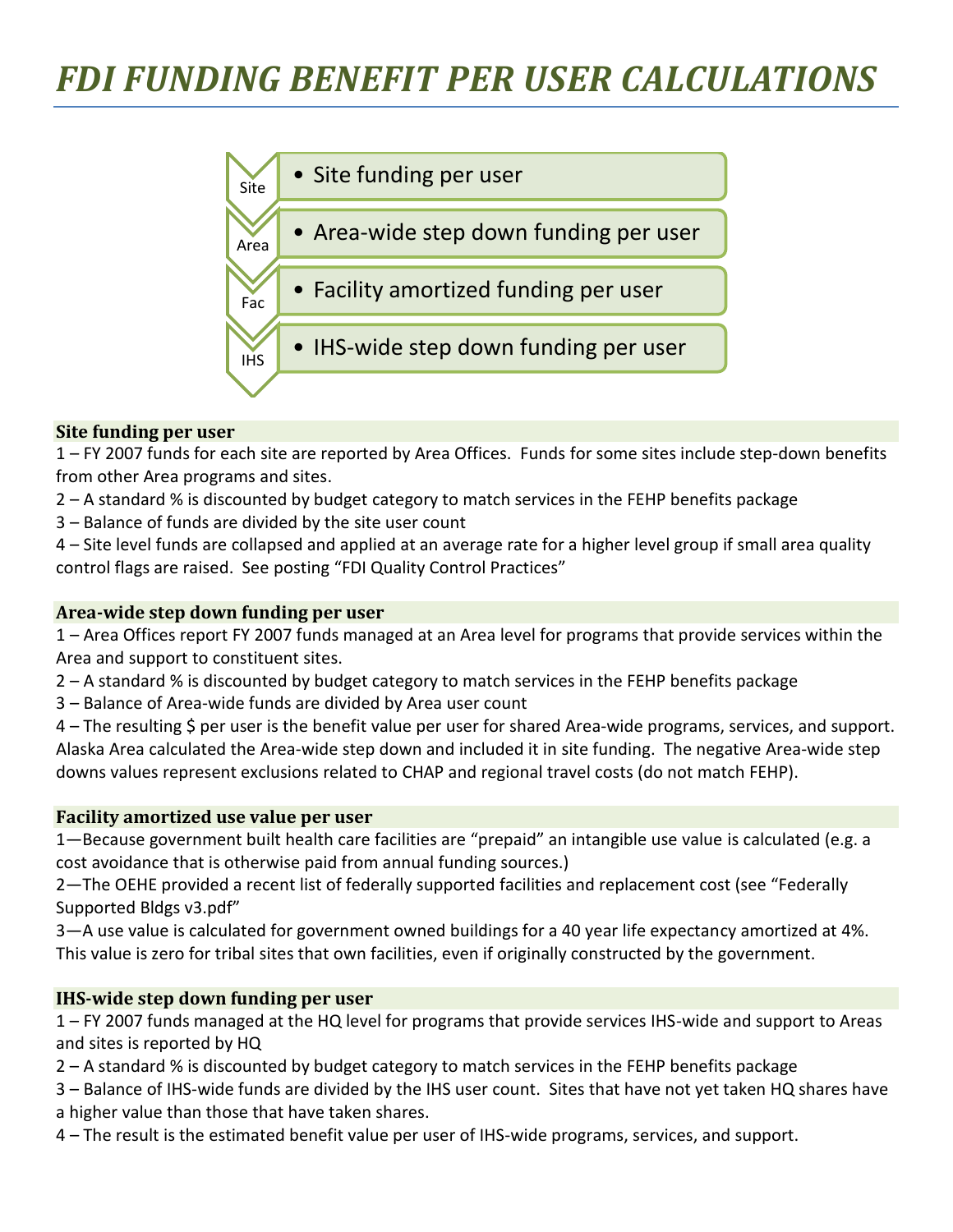| <b>Site</b>                       | Site \$ Per User | <b>Area-Wide</b><br>StepDown \$<br><b>Per User</b> | Fac. Const.<br>Amrt. \$ Per<br><b>User</b> | <b>IHS-Wide</b><br>StepDown \$<br><b>Per User</b> | <b>Total \$ Benefit</b><br><b>Per User</b> |
|-----------------------------------|------------------|----------------------------------------------------|--------------------------------------------|---------------------------------------------------|--------------------------------------------|
|                                   |                  |                                                    |                                            |                                                   |                                            |
| <b>Aberdeen</b>                   | 1,690            | 219                                                | 64                                         | 90                                                | 2,063                                      |
| (F-SU) Flandreau                  | 1,691            | 219                                                | $\overline{\phantom{0}}$                   | 93                                                | 2,003                                      |
| (PR-SU) Kyle                      | 1,598            | 219                                                | 93                                         | 93                                                | 2,003                                      |
| (PR-SU) Pine Ridge                | 1,598            | 219                                                | 93                                         | 91                                                | 2,002                                      |
| (PR-SU) Wanblee                   | 1,598            | 219                                                | 93                                         | 93                                                | 2,003                                      |
| (SR-SU) McLaughlin                | 1,554            | 219                                                | 75                                         | 91                                                | 1,939                                      |
| (SR-SU) Standing Rock             | 1,554            | 219                                                | 75                                         | 91                                                | 1,939                                      |
| (Y-SU) Yankton-Santee Of Nebraska | 1,691            | 219                                                | $\overline{\phantom{0}}$                   | 93                                                | 2,003                                      |
| (Y-SU) Yankton-Wagner             | 1,585            | 219                                                | 93                                         | 93                                                | 1,989                                      |
| Cheyenne River                    | 1,452            | 219                                                | 83                                         | 93                                                | 1,847                                      |
| Crow Creek                        | 1,528            | 219                                                | 53                                         | 93                                                | 1,893                                      |
| Lower Brule                       | 1,752            | 219                                                | 63                                         | 93                                                | 2,128                                      |
| Northern Ponca                    | 1,350            | 219                                                | $\overline{\phantom{0}}$                   | 64                                                | 1,633                                      |
| Omaha                             | 1,655            | 219                                                |                                            | 64                                                | 1,938                                      |
| Rapid City                        | 906              | 219                                                | 75                                         | 93                                                | 1,293                                      |
| Rosebud                           | 1,503            | 219                                                | 116                                        | 93                                                | 1,931                                      |
| Sac & Fox                         | 923              | 219                                                |                                            | 93                                                | 1,235                                      |
| Sisseton-Wahpeton                 | 3,070            | 219                                                | $\overline{\phantom{0}}$                   | 91                                                | 3,380                                      |
| Spirit Lake (FT-SU)               | 1,298            | 219                                                | 33                                         | 93                                                | 1,643                                      |
| Three Affiliated (FB-SU)          | 1,262            | 219                                                | 38                                         | 91                                                | 1,610                                      |
| Trenton                           | 1,591            | 219                                                | $\overline{\phantom{0}}$                   | 93                                                | 1,903                                      |
| <b>Turtle Mountain</b>            | 1,813            | 219                                                | 128                                        | 93                                                | 2,253                                      |
| Winnebago                         | 4,209            | 219                                                | 302                                        | 93                                                | 4,823                                      |
|                                   |                  |                                                    |                                            |                                                   |                                            |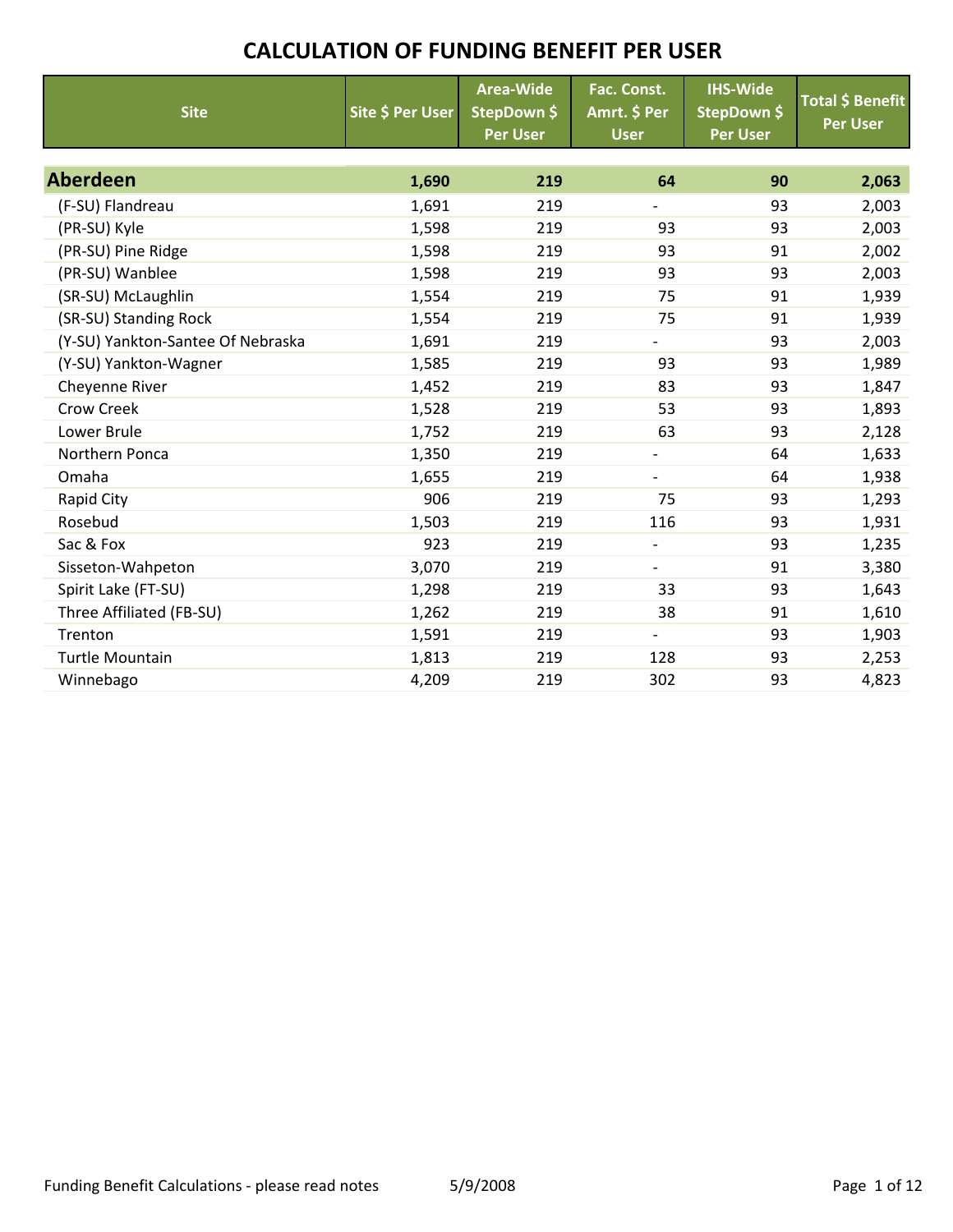| <b>Site</b>                                  | Site \$ Per User | <b>Area-Wide</b><br>StepDown \$<br><b>Per User</b> | Fac. Const.<br>Amrt. \$ Per<br><b>User</b> | <b>IHS-Wide</b><br>StepDown \$<br><b>Per User</b> | Total \$ Benefit<br><b>Per User</b> |
|----------------------------------------------|------------------|----------------------------------------------------|--------------------------------------------|---------------------------------------------------|-------------------------------------|
|                                              |                  |                                                    |                                            |                                                   |                                     |
| <b>Alaska</b>                                | 3,585            | (550)                                              | 140                                        | 46                                                | 3,221                               |
| <b>Aleutian Pribilof Islands Association</b> | 4,514            | (801)                                              | 395                                        | 46                                                | 4,154                               |
| Arctic Slope Native Assn.                    | 3,789            | (652)                                              | 313                                        | 46                                                | 3,496                               |
| <b>Bristol Bay Area Health</b>               | 4,990            | (1,016)                                            | 278                                        | 46                                                | 4,297                               |
| Chugachmiut Tribe                            | 4,210            | (826)                                              | 52                                         | 46                                                | 3,481                               |
| Copper River Native Associaton               | 5,934            | (774)                                              | 52                                         | 46                                                | 5,258                               |
| <b>Eastern Aleutian Tribe</b>                | 5,099            | (1,047)                                            | 52                                         | 46                                                | 4,149                               |
| Kenaitze Indian Tribe                        | 1,790            | (76)                                               | 76                                         | 46                                                | 1,836                               |
| Ketchikan Indian Corporation                 | 2,778            | (325)                                              | 52                                         | 46                                                | 2,551                               |
| Kodiak                                       | 3,931            | (717)                                              | 52                                         | 46                                                | 3,311                               |
| Maniilaq                                     | 4,623            | (614)                                              | 391                                        | 46                                                | 4,446                               |
| Metlakatla Indian Tribe                      | 4,472            | (489)                                              | 52                                         | 46                                                | 4,081                               |
| Misc. Anchorage Tribes                       | 4,137            | (76)                                               | 76                                         | 46                                                | 4,182                               |
| Ninilchik                                    | 1,551            | (76)                                               | 76                                         | 46                                                | 1,597                               |
| <b>Norton Sound</b>                          | 3,396            | (726)                                              | 52                                         | 46                                                | 2,767                               |
| Seldovia                                     | 1,613            | (76)                                               | 76                                         | 46                                                | 1,658                               |
| Southcentral Foundation                      | 2,163            | (76)                                               | 76                                         | 46                                                | 2,209                               |
| Southeast Alaska Regional                    | 3,532            | (519)                                              | 302                                        | 46                                                | 3,360                               |
| Tanana Chiefs Conference                     | 3,002            | (794)                                              | 71                                         | 46                                                | 2,325                               |
| Yukon Kuskokwim                              | 2,590            | (758)                                              | 170                                        | 46                                                | 2,048                               |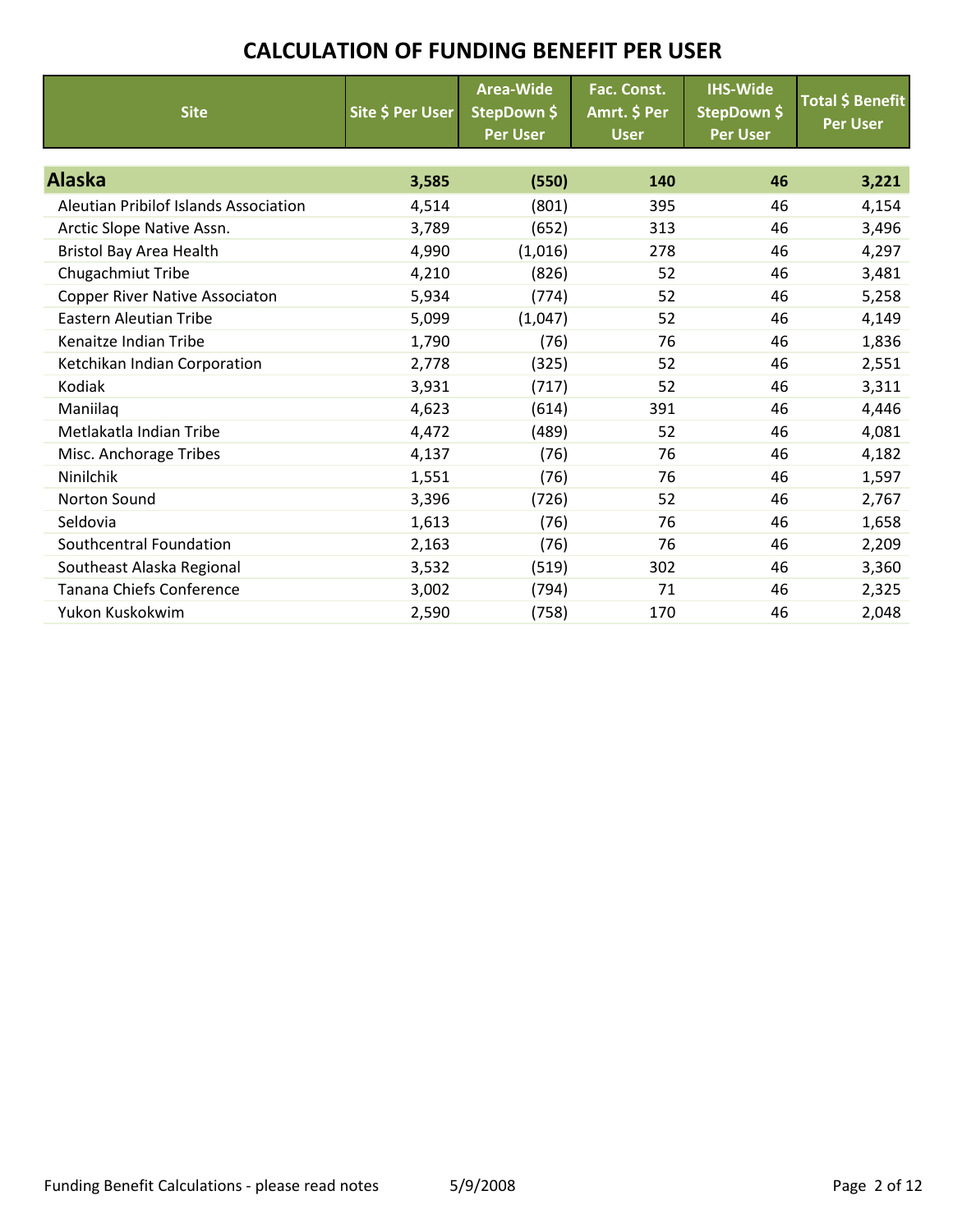| <b>Site</b>            | Site \$ Per User | <b>Area-Wide</b><br>StepDown \$<br><b>Per User</b> | Fac. Const.<br>Amrt. \$ Per<br><b>User</b> | <b>IHS-Wide</b><br>StepDown \$<br>Per User | <b>Total \$ Benefit</b><br><b>Per User</b> |
|------------------------|------------------|----------------------------------------------------|--------------------------------------------|--------------------------------------------|--------------------------------------------|
| <b>Albuguerque</b>     | 1,525            | 105                                                | 67                                         | 88                                         | 1,786                                      |
| (ZR-SU) Ramah          | 1,309            | 105                                                | 126                                        | 93                                         | 1,634                                      |
| (ZR-SU) Zuni           | 1,530            | 105                                                | 126                                        | 71                                         | 1,833                                      |
| Acoma-Canoncito-Laguna | 1,263            | 105                                                | 89                                         | 93                                         | 1,551                                      |
| Albuquerque            | 873              | 105                                                | 30                                         | 90                                         | 1,098                                      |
| Jicarilla              | 1,817            | 105                                                | $\overline{\phantom{0}}$                   | 93                                         | 2,016                                      |
| Mescalero              | 1,608            | 105                                                | 62                                         | 93                                         | 1,868                                      |
| Santa Fe               | 1,313            | 105                                                | 102                                        | 93                                         | 1,614                                      |
| So Colorado Ute        | 1,203            | 105                                                | 26                                         | 93                                         | 1,428                                      |
| Taos                   | 1,558            | 105                                                | 105                                        | 91                                         | 1,860                                      |
| Ysleta Del Sur         | 2,779            | 105                                                | $\overline{\phantom{a}}$                   | 71                                         | 2,955                                      |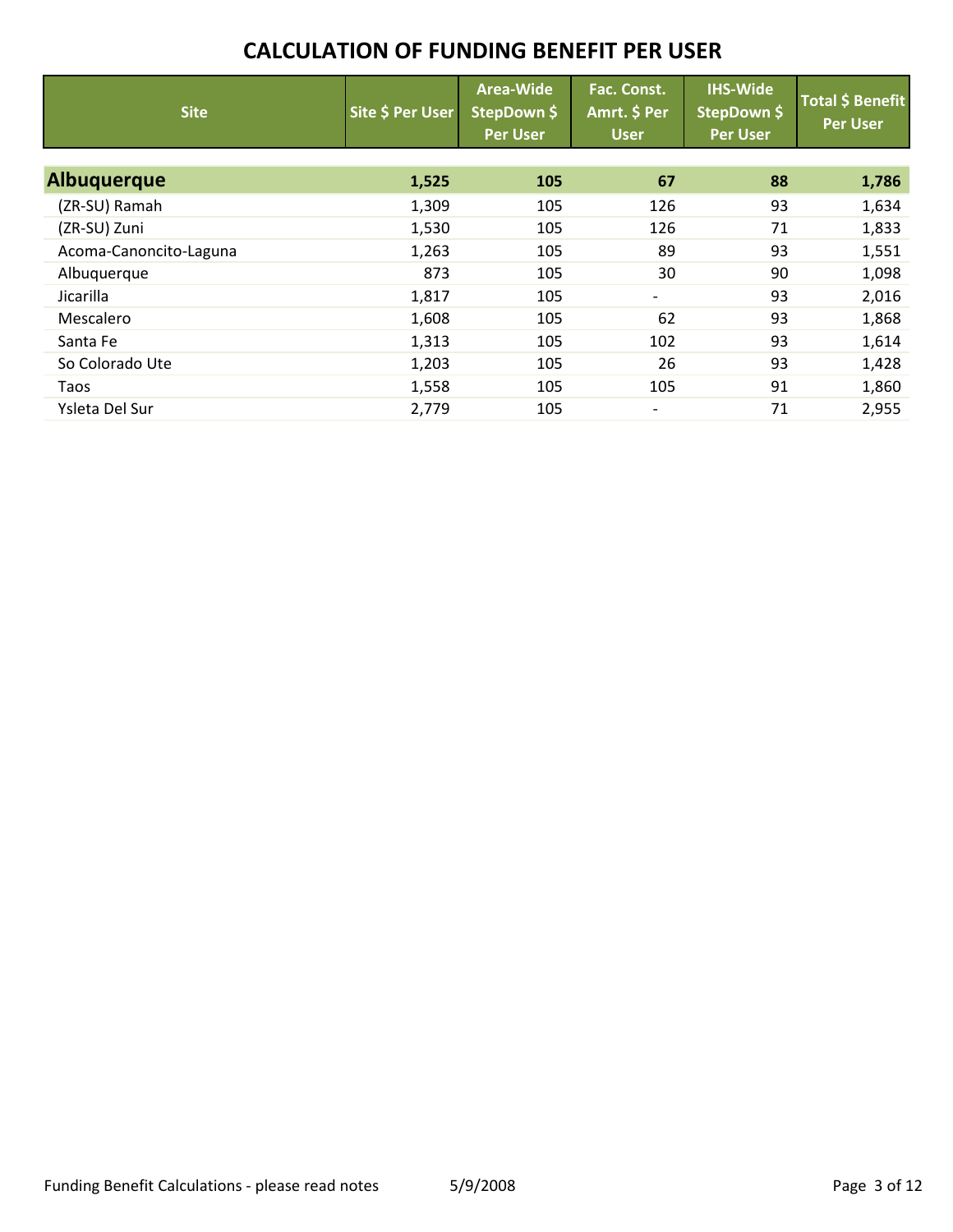|                            |                         | <b>Area-Wide</b> | Fac. Const.              | <b>IHS-Wide</b> | <b>Total \$ Benefit</b> |
|----------------------------|-------------------------|------------------|--------------------------|-----------------|-------------------------|
| <b>Site</b>                | <b>Site \$ Per User</b> | StepDown \$      | Amrt. \$ Per             | StepDown \$     | <b>Per User</b>         |
|                            |                         | <b>Per User</b>  | <b>User</b>              | <b>Per User</b> |                         |
|                            |                         |                  |                          |                 |                         |
| <b>Bemidji</b>             | 1,497                   | 103              | 11                       | 74              | 1,685                   |
| <b>Bad River</b>           | 1,415                   | 103              | $\qquad \qquad -$        | 93              | 1,611                   |
| <b>Bay Mills</b>           | 1,459                   | 103              | $\overline{\phantom{0}}$ | 68              | 1,631                   |
| Bois Forte/Nett Lake (T-V) | 1,490                   | 103              | $\overline{\phantom{a}}$ | 61              | 1,654                   |
| Fond Du Lac (T-V)          | 1,163                   | 103              | $\overline{\phantom{a}}$ | 41              | 1,308                   |
| <b>Forest County</b>       | 1,147                   | 103              | $\overline{\phantom{a}}$ | 61              | 1,311                   |
| <b>Grand Portage</b>       | 1,532                   | 103              | $\overline{\phantom{a}}$ | 74              | 1,709                   |
| Grand Traverse (T-V)       | 1,507                   | 103              | $\overline{\phantom{a}}$ | 60              | 1,670                   |
| Greater Leech Lake         | 1,130                   | 103              | 80                       | 82              | 1,394                   |
| <b>Greater Red Lake</b>    | 1,631                   | 103              | 174                      | 68              | 1,975                   |
| <b>Greater White Earth</b> | 1,200                   | 103              | 116                      | 93              | 1,512                   |
| <b>Gun Lake</b>            | 2,568                   | 103              | $\overline{\phantom{a}}$ | 93              | 2,764                   |
| Hannahville                | 1,712                   | 103              | $\overline{\phantom{a}}$ | 61              | 1,877                   |
| Ho-Chunk                   | 1,096                   | 103              | $\overline{\phantom{a}}$ | 73              | 1,272                   |
| Huron Potawatomi           | 2,349                   | 103              | $\qquad \qquad -$        | 93              | 2,545                   |
| Keweenaw Bay (T-V)         | 1,444                   | 103              | $\overline{\phantom{a}}$ | 60              | 1,607                   |
| Lac Courte Oreilles        | 1,258                   | 103              | $\overline{\phantom{0}}$ | 61              | 1,422                   |
| Lac Du Flambeau            | 1,418                   | 103              | $\overline{\phantom{a}}$ | 53              | 1,574                   |
| Lac Vieux Desert           | 2,585                   | 103              | $\overline{\phantom{a}}$ | 93              | 2,781                   |
| Little River Ottawa        | 1,181                   | 103              | $\overline{\phantom{a}}$ | 93              | 1,377                   |
| Little Traverse Odawa      | 1,123                   | 103              | $\qquad \qquad -$        | 93              | 1,319                   |
| <b>Lower Sioux</b>         | 1,020                   | 103              | $\overline{\phantom{a}}$ | 93              | 1,216                   |
| Menominee                  | 1,175                   | 103              | $\overline{\phantom{a}}$ | 69              | 1,347                   |
| Mille Lacs (T-V)           | 1,268                   | 103              | $\overline{\phantom{a}}$ | 63              | 1,434                   |
| Oneida (T-V)               | 835                     | 103              | $\overline{\phantom{a}}$ | 61              | 999                     |
| Pokagon Potawatomi         | 2,574                   | 103              |                          | 93              | 2,771                   |
| Prairie Island             | 1,580                   | 103              |                          | 93              | 1,776                   |
| <b>Red Cliff</b>           | 1,460                   | 103              |                          | 60              | 1,623                   |
| Saginaw Chippewa           | 1,095                   | 103              |                          | 66              | 1,265                   |
| Saulte Sainte Marie (T-V)  | 956                     | 103              |                          | 62              | 1,121                   |
| Shakopee                   | 989                     | 103              |                          | 63              | 1,155                   |
| Sokaogon                   | 2,001                   | 103              |                          | 61              | 2,165                   |
| St Croix                   | 1,265                   | 103              |                          | 61              | 1,429                   |
| Stockbridge-Munsee         | 1,623                   | 103              |                          | 93              | 1,819                   |
| <b>Upper Sioux</b>         | 2,660                   | 103              |                          | 93              | 2,856                   |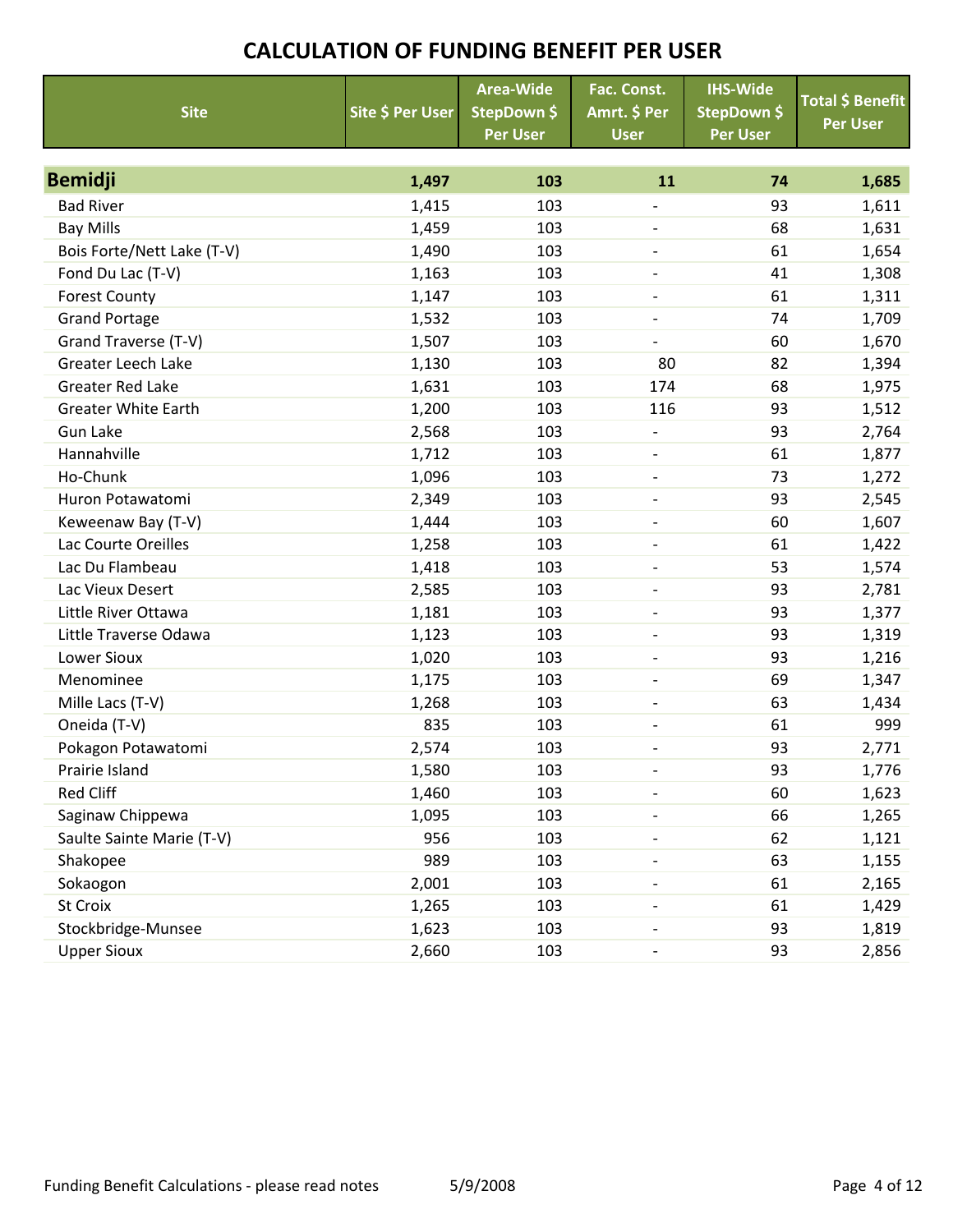| <b>Site</b>       | Site \$ Per User | Area-Wide<br>StepDown \$<br><b>Per User</b> | Fac. Const.<br>Amrt. \$ Per<br><b>User</b> | <b>IHS-Wide</b><br>StepDown \$<br><b>Per User</b> | <b>Total \$ Benefit</b><br><b>Per User</b> |
|-------------------|------------------|---------------------------------------------|--------------------------------------------|---------------------------------------------------|--------------------------------------------|
| <b>Billings</b>   | 1,689            | 187                                         | 84                                         | 84                                                | 2,045                                      |
| Blackfeet         | 1,667            | 187                                         | 185                                        | 93                                                | 2,132                                      |
| Crow              | 1,615            | 187                                         | 121                                        | 93                                                | 2,016                                      |
| Flathead          | 1,491            | 187                                         | $\overline{\phantom{a}}$                   | 74                                                | 1,752                                      |
| Ft Belknap        | 2,097            | 187                                         | 202                                        | 93                                                | 2,579                                      |
| Ft Peck           | 1,599            | 187                                         | 26                                         | 93                                                | 1,906                                      |
| No. Cheyenne      | 1,972            | 187                                         | 97                                         | 77                                                | 2,332                                      |
| Rocky Boy         | 1,899            | 187                                         | $\mathbf 1$                                | 56                                                | 2,143                                      |
| <b>Wind River</b> | 1,173            | 187                                         | 43                                         | 93                                                | 1,496                                      |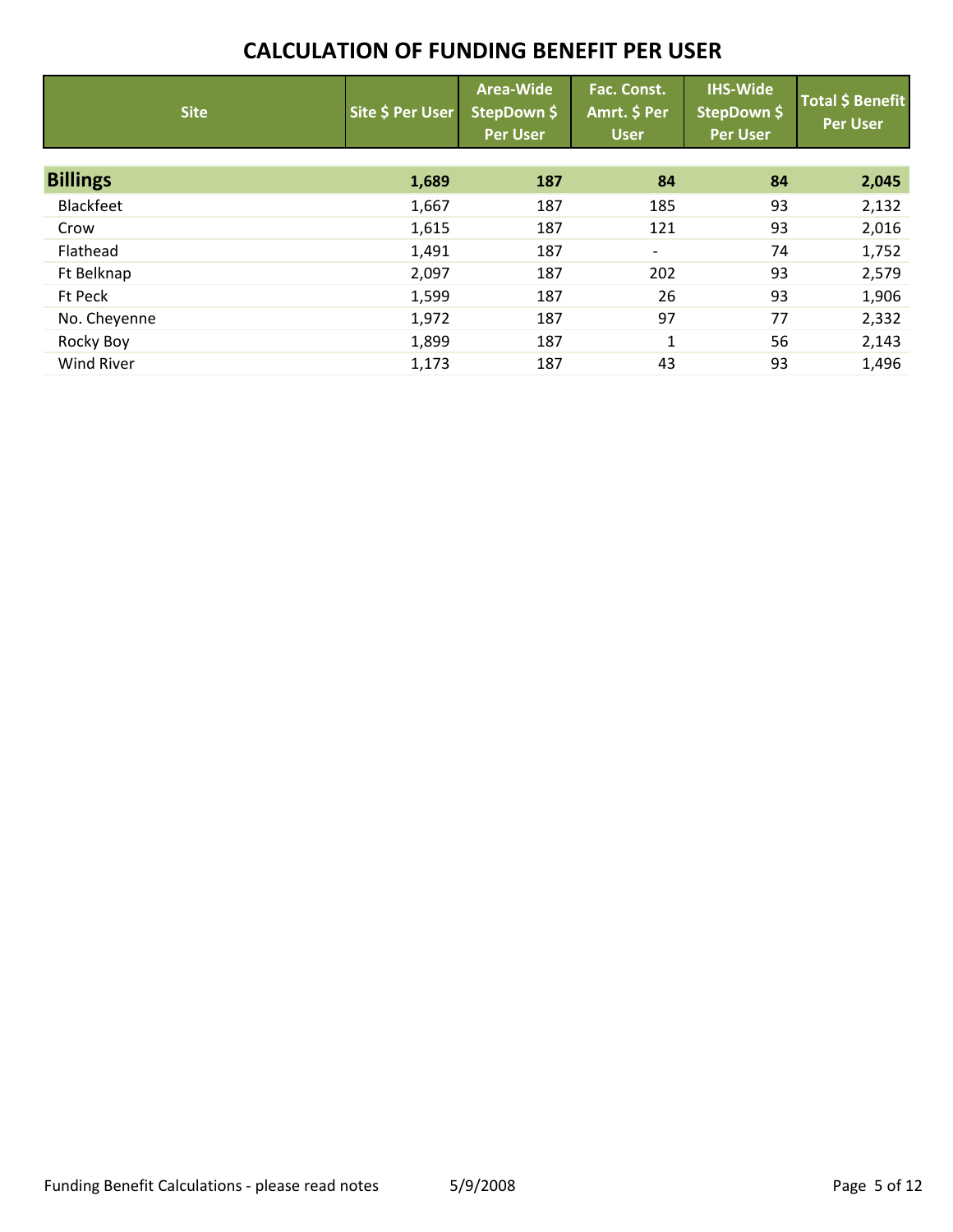| <b>Site</b>                               | Site \$ Per User | <b>Area-Wide</b><br>StepDown \$<br><b>Per User</b> | Fac. Const.<br>Amrt. \$ Per<br><b>User</b> | <b>IHS-Wide</b><br>StepDown \$<br><b>Per User</b> | Total \$ Benefit<br><b>Per User</b> |
|-------------------------------------------|------------------|----------------------------------------------------|--------------------------------------------|---------------------------------------------------|-------------------------------------|
|                                           |                  |                                                    |                                            |                                                   |                                     |
| <b>California</b>                         | 2,024            | 164                                                | ٠                                          | 79                                                | 2,266                               |
| (CRIHB) - Ione Band of Miwok              | 1,527            | 164                                                | $\overline{a}$                             | 93                                                | 1,783                               |
| (CRIHB) MACT                              | 1,527            | 164                                                | $\overline{\phantom{a}}$                   | 93                                                | 1,784                               |
| (CRIHB) Shingle Springs                   | 1,272            | 164                                                |                                            | 93                                                | 1,528                               |
| (CRIHB) Sonoma County                     | 1,284            | 164                                                | $\overline{\phantom{a}}$                   | 93                                                | 1,541                               |
| (CRIHB) United Indian Health Services     | 1,174            | 164                                                | $\overline{\phantom{a}}$                   | 93                                                | 1,431                               |
| (CRIHB) Warner Mountain                   | 3,883            | 164                                                | $\qquad \qquad -$                          | 93                                                | 4,139                               |
| (CTHP) Consolidated                       | 1,863            | 164                                                | $\overline{\phantom{a}}$                   | 53                                                | 2,080                               |
| (CTHP) Coyote Valley Tribal Council       | 1,184            | 164                                                | $\overline{a}$                             | 93                                                | 1,441                               |
| (CTHP) Guidiville Indian Rancheria        | 1,184            | 164                                                | $\overline{\phantom{a}}$                   | 93                                                | 1,441                               |
| (CTHP) Hopland Band of Pomo Indians       | 1,184            | 164                                                |                                            | 93                                                | 1,441                               |
| (CTHP) Pinoleville Band of Pomo Indians   | 1,184            | 164                                                | $\overline{\phantom{a}}$                   | 93                                                | 1,441                               |
| (CTHP) Sherwood Valley Band of Pomo In    | 1,184            | 164                                                | $\qquad \qquad -$                          | 93                                                | 1,441                               |
| (CV) - Central Valley                     | 1,042            | 164                                                | $\overline{\phantom{a}}$                   | 62                                                | 1,268                               |
| (CVIHP) Cold Springs Tribal Council       | 1,184            | 164                                                | $\overline{\phantom{a}}$                   | 93                                                | 1,441                               |
| (LCIHP) Scotts Valley Band of Pomo Indiar | 1,184            | 164                                                | $\overline{a}$                             | 93                                                | 1,441                               |
| (SCIHP) Lytton Rancheria                  | 1,184            | 164                                                | $\overline{\phantom{a}}$                   | 93                                                | 1,441                               |
| Cabezon                                   | 18,614           | 164                                                |                                            | 40                                                | 18,818                              |
| Chapa De                                  | 983              | 164                                                | $\overline{\phantom{a}}$                   | 93                                                | 1,239                               |
| Colusa                                    | 2,324            | 164                                                | $\overline{\phantom{a}}$                   | 93                                                | 2,581                               |
| <b>Feather River</b>                      | 1,045            | 164                                                | $\overline{a}$                             | 57                                                | 1,266                               |
| Greenville                                | 1,216            | 164                                                | $\overline{\phantom{0}}$                   | 53                                                | 1,432                               |
| Hoopa                                     | 1,590            | 164                                                |                                            | 51                                                | 1,805                               |
| <b>Indian Health Council</b>              | 1,752            | 164                                                | $\overline{\phantom{a}}$                   | 47                                                | 1,962                               |
| Karuk                                     | 1,558            | 164                                                | $\overline{\phantom{a}}$                   | 62                                                | 1,783                               |
| Lake County                               | 1,134            | 164                                                | $\overline{a}$                             | 93                                                | 1,390                               |
| Modoc                                     | 3,686            | 164                                                |                                            | 69                                                | 3,919                               |
| Northern Valley                           | 1,166            | 164                                                |                                            | 55                                                | 1,385                               |
| Pit River                                 | 2,171            | 164                                                | $\overline{\phantom{a}}$                   | 63                                                | 2,398                               |
| <b>Quartz Valley</b>                      | 1,064            | 164                                                |                                            | 93                                                | 1,321                               |
| Redding Rancheria                         | 1,747            | 164                                                |                                            | 43                                                | 1,954                               |
| Riverside/San Bernardino                  | 1,392            | 164                                                |                                            | 49                                                | 1,605                               |
| <b>Round Valley</b>                       | 1,342            | 164                                                |                                            | 93                                                | 1,599                               |
| Santa Ynez                                | 1,039            | 164                                                |                                            | 61                                                | 1,264                               |
| Southern Indian Health Council            | 1,829            | 164                                                |                                            | 57                                                | 2,049                               |
| Susanville                                | 1,570            | 164                                                |                                            | 93                                                | 1,827                               |
| Sycuan                                    | 4,687            | 164                                                |                                            | 93                                                | 4,944                               |
| Table Mountain                            | 679              | 164                                                | $\overline{\phantom{a}}$                   | 93                                                | 935                                 |
| Toiyabe                                   | 1,586            | 164                                                |                                            | 93                                                | 1,843                               |
| <b>Tule River</b>                         | 1,518            | 164                                                |                                            | 93                                                | 1,774                               |
| Tuolumne Me-WUK                           | 2,210            | 164                                                |                                            | 93                                                | 2,467                               |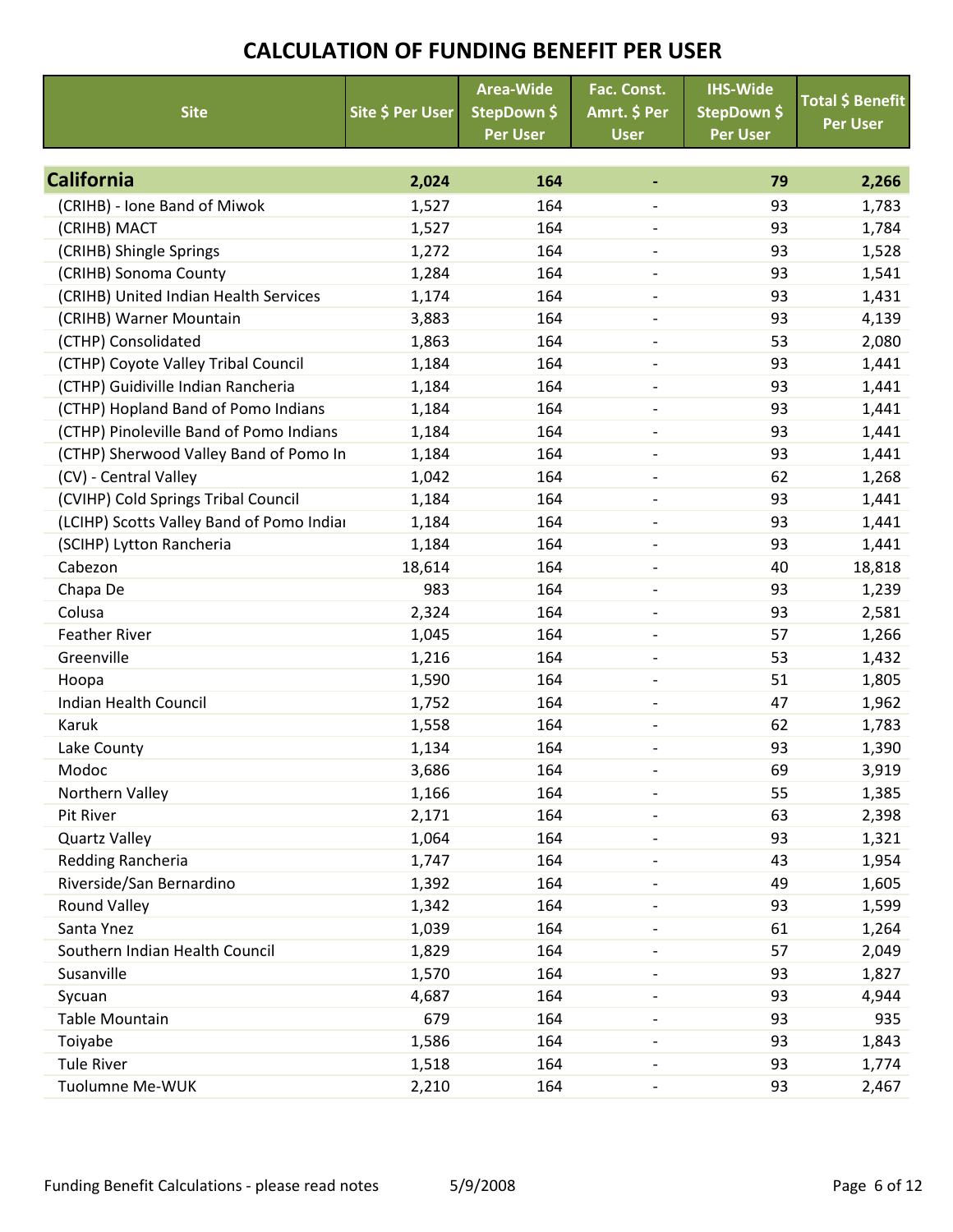| <b>Site</b>                     | Site \$ Per User | <b>Area-Wide</b><br>StepDown \$<br><b>Per User</b> | Fac. Const.<br>Amrt. \$ Per<br><b>User</b> | <b>IHS-Wide</b><br>StepDown \$<br><b>Per User</b> | Total \$ Benefit<br><b>Per User</b> |
|---------------------------------|------------------|----------------------------------------------------|--------------------------------------------|---------------------------------------------------|-------------------------------------|
| <b>Nashville</b>                | 2,053            | 145                                                | 8                                          | 78                                                | 2,283                               |
| Alabama-Coushatta               | 1,616            | 145                                                | $\overline{\phantom{a}}$                   | 93                                                | 1,854                               |
| Catawba                         | 1,992            | 145                                                |                                            | 93                                                | 2,230                               |
| Cayuga                          | 2,324            | 145                                                | $\overline{\phantom{a}}$                   | 93                                                | 2,561                               |
| Cherokee                        | 1,766            | 145                                                | 117                                        | 63                                                | 2,091                               |
| Chitimacha                      | 2,010            | 145                                                | $\overline{\phantom{a}}$                   | 51                                                | 2,205                               |
| Choctaw                         | 1,620            | 145                                                | 89                                         | 48                                                | 1,901                               |
| Coushatta                       | 1,742            | 145                                                |                                            | 93                                                | 1,980                               |
| <b>Houlton Band of Maliseet</b> | 3,000            | 145                                                | $\qquad \qquad -$                          | 93                                                | 3,237                               |
| Jena Band of Choctaw            | 2,185            | 145                                                | $\overline{\phantom{a}}$                   | 93                                                | 2,422                               |
| Manlius (Onondaga)              | 1,501            | 145                                                | $\overline{\phantom{a}}$                   | 93                                                | 1,739                               |
| Miccosukee                      | 2,375            | 145                                                |                                            | 93                                                | 2,612                               |
| Micmac                          | 3,345            | 145                                                | $\overline{\phantom{a}}$                   | 93                                                | 3,583                               |
| Mohegan                         | 1,923            | 145                                                | $\overline{\phantom{a}}$                   | 61                                                | 2,129                               |
| Narragansett                    | 2,579            | 145                                                | $\qquad \qquad -$                          | 93                                                | 2,816                               |
| Oneida                          | 1,574            | 145                                                |                                            | 93                                                | 1,812                               |
| Passamaquoddy-Ind. Township     | 2,221            | 145                                                | $\overline{\phantom{a}}$                   | 93                                                | 2,458                               |
| Passamaquoddy-Pleasant Pt.      | 2,658            | 145                                                | $\overline{\phantom{a}}$                   | 93                                                | 2,896                               |
| Penobscot                       | 2,351            | 145                                                | $\overline{\phantom{0}}$                   | 44                                                | 2,540                               |
| Pequot                          | 2,100            | 145                                                | $\overline{\phantom{a}}$                   | 93                                                | 2,338                               |
| Poarch Creek                    | 1,800            | 145                                                |                                            | 60                                                | 2,004                               |
| Seminole                        | 1,473            | 145                                                | $\overline{\phantom{a}}$                   | 51                                                | 1,668                               |
| Seneca                          | 1,655            | 145                                                | $\overline{\phantom{a}}$                   | 55                                                | 1,854                               |
| St. Regis Mohawk                | 1,383            | 145                                                | $\overline{\phantom{a}}$                   | 62                                                | 1,589                               |
| Tunica-Biloxi                   | 1,433            | 145                                                | $\overline{\phantom{a}}$                   | 93                                                | 1,671                               |
| Wampanoag of Gayhead            | 2,692            | 145                                                | $\overline{\phantom{a}}$                   | 61                                                | 2,898                               |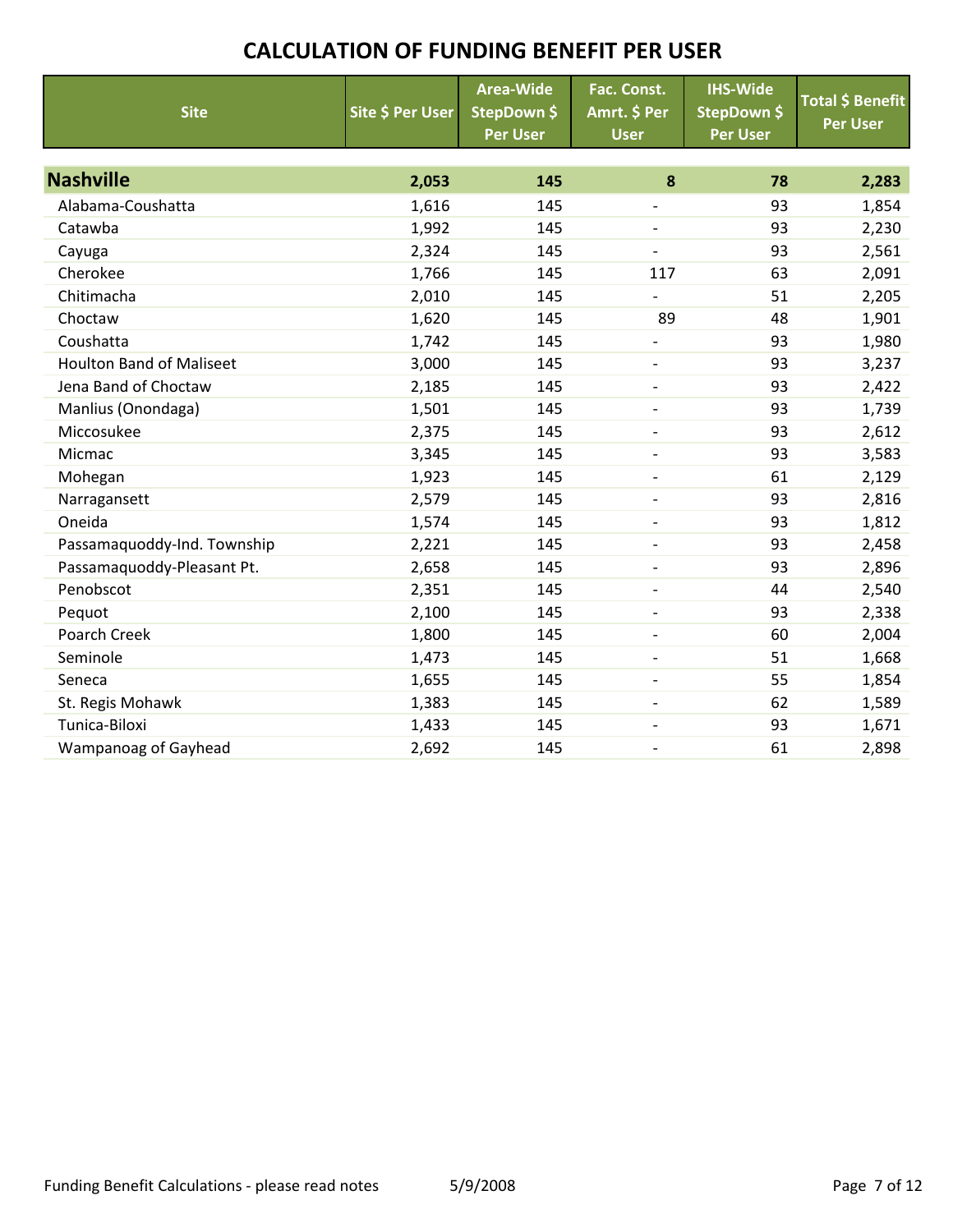| <b>Site</b>                 | Site \$ Per User | <b>Area-Wide</b><br>StepDown \$<br><b>Per User</b> | Fac. Const.<br>Amrt. \$ Per<br><b>User</b> | <b>IHS-Wide</b><br>StepDown \$<br><b>Per User</b> | Total \$ Benefit<br><b>Per User</b> |
|-----------------------------|------------------|----------------------------------------------------|--------------------------------------------|---------------------------------------------------|-------------------------------------|
|                             |                  |                                                    |                                            |                                                   |                                     |
| <b>Navajo</b>               | 1,218            | 90                                                 | 70                                         | 82                                                | 1,460                               |
| (C-SU) Chinle               | 1,271            | 90                                                 | 65                                         | 87                                                | 1,513                               |
| (C-SU) Pinon                | 1,240            | 90                                                 | 65                                         | 87                                                | 1,482                               |
| (C-SU) Tsaile               | 1,092            | 90                                                 | 65                                         | 87                                                | 1,334                               |
| (FD-SU) Fort Defiance       | 1,296            | 90                                                 | 157                                        | 87                                                | 1,630                               |
| (FD-SU) Ganado              | 1,096            | 90                                                 | 157                                        | 87                                                | 1,430                               |
| (G-SU) Gallup               | 1,230            | 90                                                 | 85                                         | 87                                                | 1,492                               |
| (G-SU) Tohatchi             | 1,132            | 90                                                 | 85                                         | 87                                                | 1,394                               |
| (K-SU) Inscription House    | 1,015            | 90                                                 | 32                                         | 87                                                | 1,223                               |
| (K-SU) Kayenta              | 1,298            | 90                                                 | 32                                         | 87                                                | 1,507                               |
| (S-SU) Dzilth Na O Dith Hle | 1,068            | 90                                                 | 89                                         | 87                                                | 1,334                               |
| (S-SU) Red Mesa             | 1,002            | 90                                                 | 89                                         | 87                                                | 1,268                               |
| (S-SU) Shiprock             | 1,281            | 90                                                 | 89                                         | 87                                                | 1,547                               |
| (W-SU) Dilkon               | 1,225            | 90                                                 | 31                                         | 64                                                | 1,410                               |
| (W-SU) Leupp                | 1,543            | 90                                                 | 31                                         | 64                                                | 1,728                               |
| (W-SU) Winslow              | 1,166            | 90                                                 | 31                                         | 64                                                | 1,350                               |
| Crownpoint                  | 1,293            | 90                                                 | 79                                         | 87                                                | 1,549                               |
| Tuba City                   | 1,399            | 90                                                 | 81                                         | 64                                                | 1,633                               |
| Utah Navajo                 | 1,283            | 90                                                 |                                            | 87                                                | 1,460                               |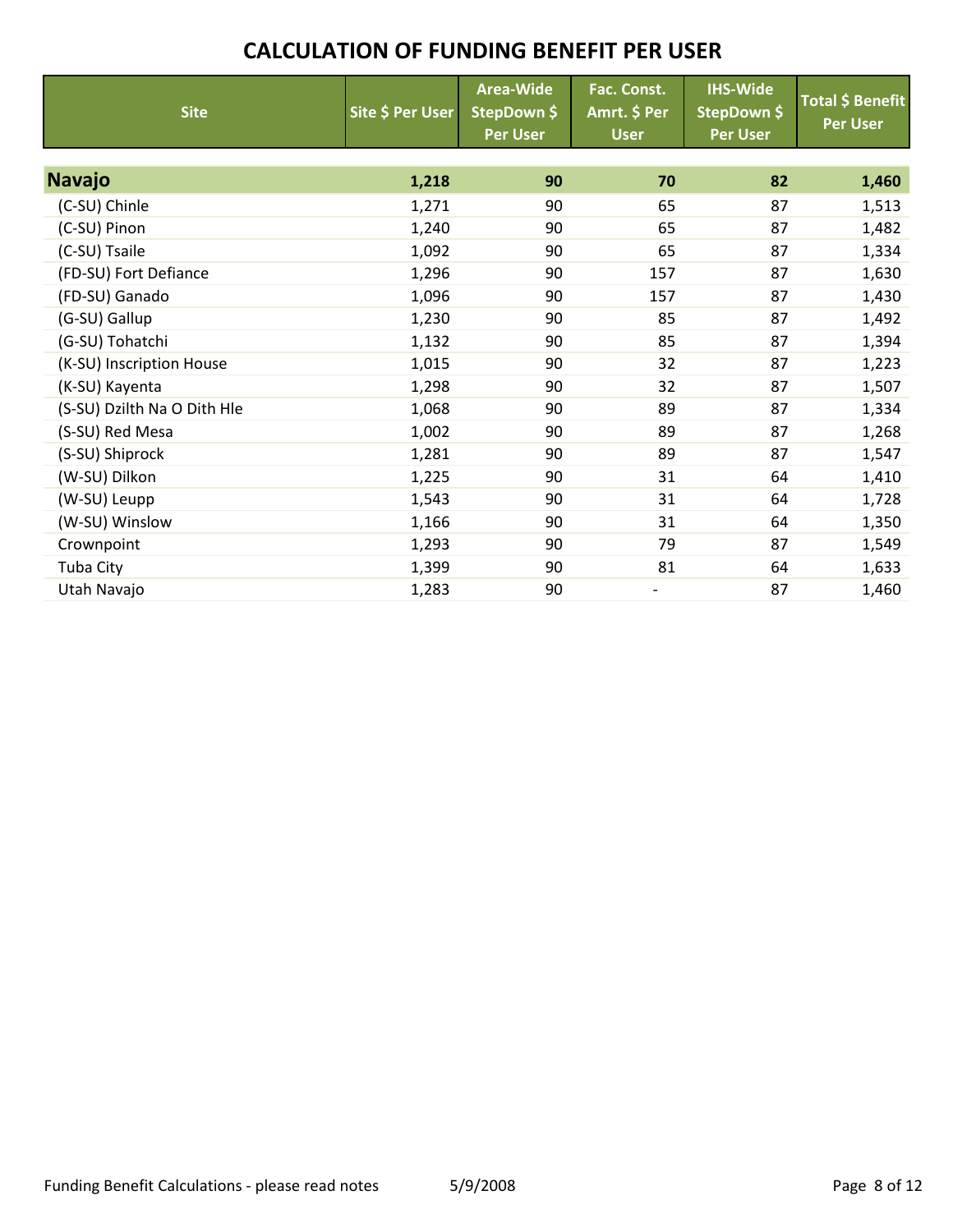| <b>Site</b>              | Site \$ Per User | <b>Area-Wide</b><br>StepDown \$<br><b>Per User</b> | Fac. Const.<br>Amrt. \$ Per<br><b>User</b> | <b>IHS-Wide</b><br>StepDown \$<br><b>Per User</b> | <b>Total \$ Benefit</b><br><b>Per User</b> |
|--------------------------|------------------|----------------------------------------------------|--------------------------------------------|---------------------------------------------------|--------------------------------------------|
| <b>Oklahoma</b>          | 1,460            | 136                                                | 32                                         | 70                                                | 1,698                                      |
| Abs Shawnee              | 727              | 136                                                | $\overline{\phantom{0}}$                   | 40                                                | 904                                        |
| Cherokee                 | 804              | 136                                                | 37                                         | 73                                                | 1,050                                      |
| Chickasaw                | 1,292            | 136                                                | 50                                         | 40                                                | 1,518                                      |
| Choctaw                  | 1,415            | 136                                                | 89                                         | 60                                                | 1,701                                      |
| Citizen Potawatomi       | 677              | 136                                                | $\overline{\phantom{a}}$                   | 45                                                | 858                                        |
| Claremore                | 1,479            | 136                                                | 37                                         | 93                                                | 1,745                                      |
| Clinton                  | 1,337            | 136                                                | 101                                        | 93                                                | 1,667                                      |
| Creek                    | 1,248            | 136                                                | 37                                         | 64                                                | 1,485                                      |
| Haskell                  | 948              | 136                                                | 61                                         | 93                                                | 1,238                                      |
| Iowa - KS NE             | 568              | 136                                                | 8                                          | 93                                                | 806                                        |
| Iowa Of Oklahoma         | 1,000            | 136                                                |                                            | 47                                                | 1,183                                      |
| Kaw                      | 1,328            | 136                                                | 48                                         | 62                                                | 1,575                                      |
| Kickapoo Of Kansas       | 1,161            | 136                                                | 8                                          | 67                                                | 1,372                                      |
| Kickapoo Of Oklahoma     | 746              | 136                                                | $\overline{\phantom{a}}$                   | 62                                                | 943                                        |
| Kickapoo Of Texas        | 12,001           | 136                                                |                                            | 93                                                | 12,230                                     |
| Lawton                   | 977              | 136                                                | 73                                         | 93                                                | 1,279                                      |
| Miami Consortium         | 1,242            | 136                                                | 37                                         | 40                                                | 1,455                                      |
| Pawnee                   | 1,328            | 136                                                | 48                                         | 93                                                | 1,606                                      |
| Ponca Tribe Of Oklahoma  | 1,328            | 136                                                | 48                                         | 65                                                | 1,578                                      |
| Prairie Band Pottawatomi | 1,143            | 136                                                | 8                                          | 65                                                | 1,352                                      |
| Sac & Fox                | 642              | 136                                                | 8                                          | 93                                                | 879                                        |
| Sac And Fox Of Oklahoma  | 825              | 136                                                | $\qquad \qquad \blacksquare$               | 51                                                | 1,012                                      |
| Tahlequah                | 679              | 136                                                | 37                                         | 93                                                | 946                                        |
| Wewoka                   | 654              | 136                                                | 18                                         | 40                                                | 849                                        |
| Wyandotte / E Shawnee    | 957              | 136                                                | 37                                         | 93                                                | 1,223                                      |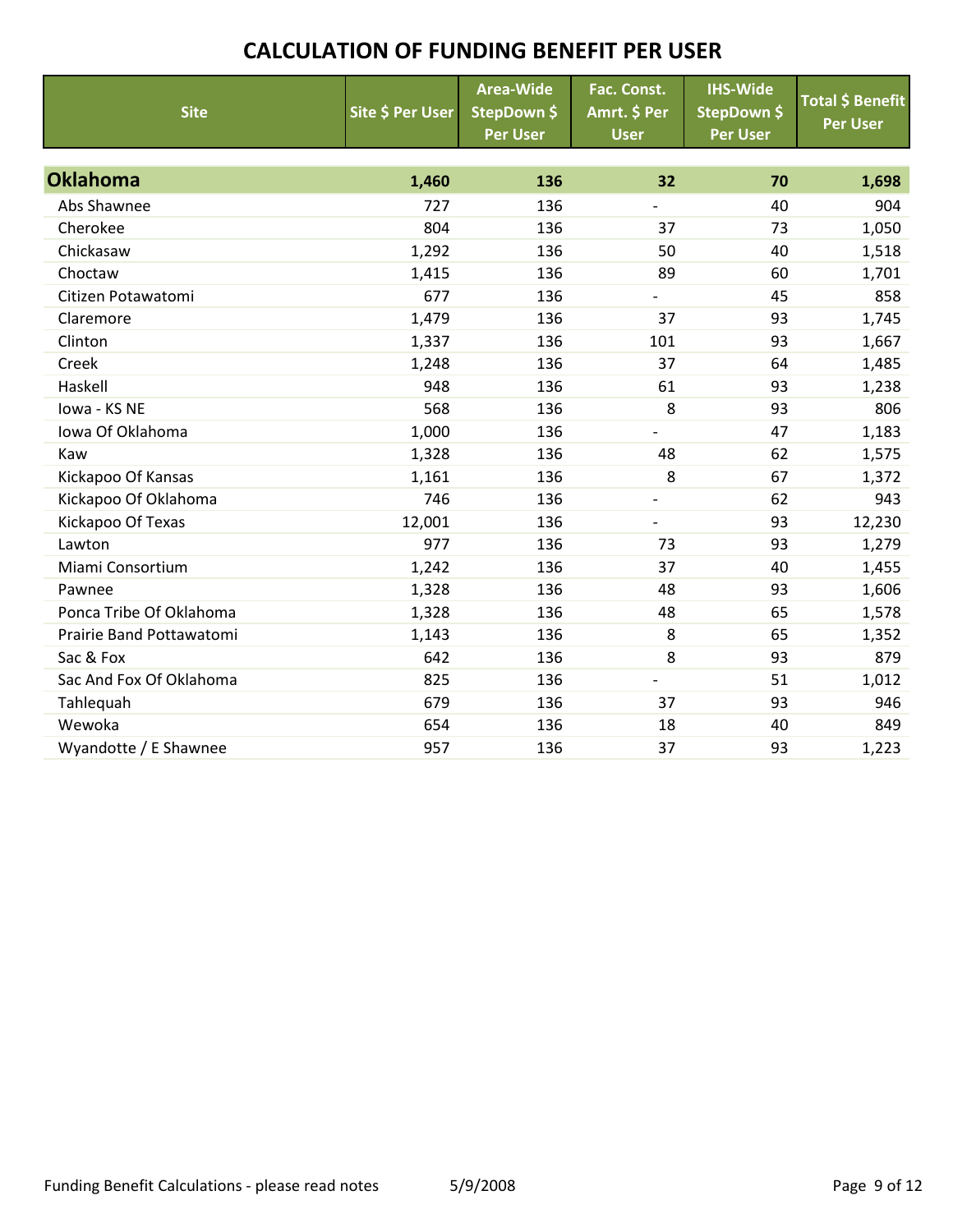| <b>Site</b>                     | Site \$ Per User | <b>Area-Wide</b><br>StepDown \$<br><b>Per User</b> | Fac. Const.<br>Amrt. \$ Per<br><b>User</b> | <b>IHS-Wide</b><br>StepDown \$<br><b>Per User</b> | Total \$ Benefit<br><b>Per User</b> |
|---------------------------------|------------------|----------------------------------------------------|--------------------------------------------|---------------------------------------------------|-------------------------------------|
|                                 |                  |                                                    |                                            |                                                   |                                     |
| <b>Phoenix</b>                  | 2,497            | 261                                                | 67                                         | 74                                                | 2,899                               |
| (CR-SU) Colorado River          | 2,558            | 261                                                | 151                                        | 93                                                | 3,063                               |
| (CR-SU) Peach Springs/Supai     | 2,465            | 261                                                | 87                                         | 93                                                | 2,906                               |
| (DV-SU) Owyhee                  | 5,867            | 261                                                | 512                                        | 40                                                | 6,681                               |
| (E-SU) Duckwater                | 9,783            | 261                                                | $\overline{\phantom{0}}$                   | 40                                                | 10,085                              |
| (E-SU) Elko                     | 1,823            | 261                                                | 34                                         | 93                                                | 2,211                               |
| (E-SU) Ely                      | 3,559            | 261                                                |                                            | 40                                                | 3,860                               |
| (S-SU) Fallon/Lovelock/Yomba    | 1,513            | 261                                                | 19                                         | 66                                                | 1,859                               |
| (S-SU) Ft. Mcdermitt            | 1,643            | 261                                                | 19                                         | 93                                                | 2,015                               |
| (S-SU) Las Vegas/Moapa          | 1,245            | 261                                                | 19                                         | 40                                                | 1,565                               |
| (S-SU) Pyramid Lake             | 734              | 261                                                | 19                                         | 91                                                | 1,105                               |
| (S-SU) Reno-Sparks/Nevada Urban | 1,329            | 261                                                | 19                                         | 74                                                | 1,683                               |
| (S-SU) Schurz/Walker River      | 5,501            | 261                                                | 19                                         | 90                                                | 5,871                               |
| (S-SU) Washoe                   | 1,765            | 261                                                | 19                                         | 40                                                | 2,085                               |
| (S-SU) Yerington                | 2,708            | 261                                                | 19                                         | 40                                                | 3,028                               |
| Ft. Yuma                        | 1,855            | 261                                                | 45                                         | 93                                                | 2,254                               |
| Gila River                      | 965              | 261                                                | 75                                         | 58                                                | 1,359                               |
| Keams Canyon/Hopi               | 2,493            | 261                                                | 167                                        | 93                                                | 3,015                               |
| Paiute Tribe-Utah               | 2,763            | 261                                                | $\overline{\phantom{0}}$                   | 93                                                | 3,117                               |
| Phoenix SU                      | 834              | 261                                                | 54                                         | 85                                                | 1,234                               |
| San Carlos                      | 870              | 261                                                | 59                                         | 93                                                | 1,283                               |
| Uintah-Ouray                    | 1,597            | 261                                                | 39                                         | 93                                                | 1,990                               |
| Whiteriver                      | 1,057            | 261                                                | 106                                        | 93                                                | 1,517                               |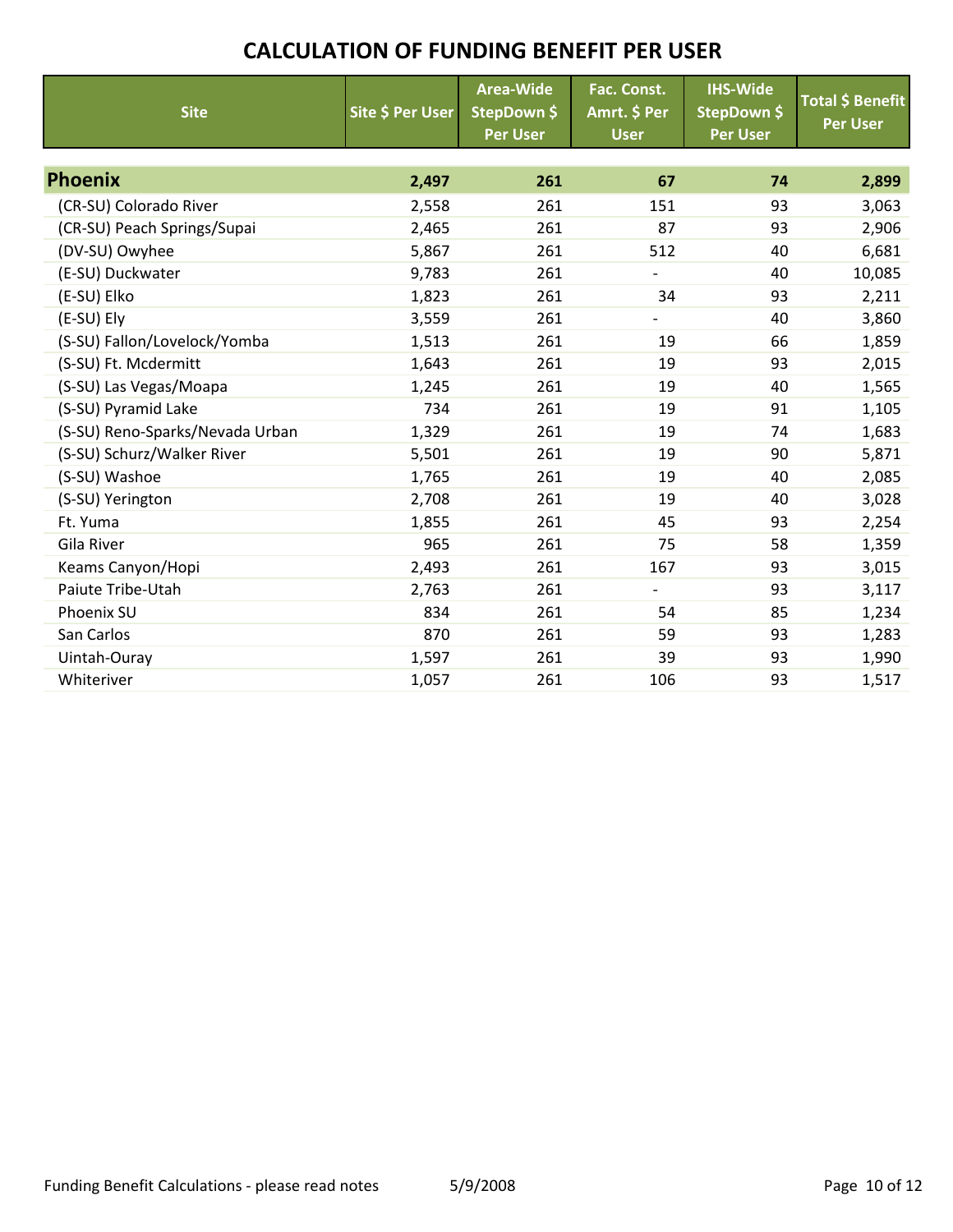|                          |                  | <b>Area-Wide</b> | Fac. Const.              | <b>IHS-Wide</b> | Total \$ Benefit |
|--------------------------|------------------|------------------|--------------------------|-----------------|------------------|
| <b>Site</b>              | Site \$ Per User | StepDown \$      | Amrt. \$ Per             | StepDown \$     | <b>Per User</b>  |
|                          |                  | <b>Per User</b>  | <b>User</b>              | <b>Per User</b> |                  |
|                          |                  |                  |                          |                 |                  |
| <b>Portland</b>          | 2,232            | 149              | 9                        | 64              | 2,454            |
| <b>Burns Paiute</b>      | 4,215            | 149              | $\overline{a}$           | 93              | 4,456            |
| Chehalis                 | 1,226            | 149              | $\overline{\phantom{0}}$ | 67              | 1,441            |
| Coeur d'Alene            | 1,178            | 149              | $\overline{\phantom{a}}$ | 46              | 1,372            |
| Colville                 | 1,368            | 149              | 56                       | 93              | 1,666            |
| Coos, L Umpqua, Suislaw  | 2,307            | 149              |                          | 50              | 2,506            |
| Coquille                 | 2,154            | 149              | $\qquad \qquad -$        | 43              | 2,346            |
| Cow Creek                | 1,140            | 149              | $\overline{\phantom{a}}$ | 70              | 1,358            |
| Cowlitz                  | 958              | 149              | $\qquad \qquad -$        | 93              | 1,199            |
| <b>Grand Ronde</b>       | 2,039            | 149              | $\overline{\phantom{a}}$ | 44              | 2,231            |
| Hoh                      | 6,886            | 149              | $\overline{\phantom{a}}$ | 93              | 7,128            |
| Jamestown S'Klallam      | 2,177            | 149              | $\overline{\phantom{a}}$ | 40              | 2,366            |
| Kalispel                 | 2,413            | 149              | $\overline{\phantom{a}}$ | 40              | 2,601            |
| Klamath                  | 1,783            | 149              | $\overline{\phantom{a}}$ | 70              | 2,001            |
| Kootenai                 | 2,917            | 149              | $\qquad \qquad -$        | 46              | 3,111            |
| Lower Elwha              | 2,083            | 149              | $\qquad \qquad -$        | 45              | 2,277            |
| Lummi                    | 1,618            | 149              | $\overline{\phantom{0}}$ | 49              | 1,816            |
| Makah                    | 1,801            | 149              | 52                       | 47              | 2,049            |
| Muckleshoot              | 833              | 149              | $\overline{\phantom{0}}$ | 53              | 1,034            |
| <b>Nez Perce</b>         | 1,587            | 149              | $\overline{\phantom{0}}$ | 54              | 1,789            |
| Nisqually                | 1,324            | 149              | $\qquad \qquad -$        | 55              | 1,528            |
| Nooksack                 | 1,611            | 149              | $\overline{\phantom{a}}$ | 69              | 1,828            |
| Nw Band Of Shoshoni      | 3,115            | 149              | $\overline{\phantom{a}}$ | 93              | 3,356            |
| Port Gamble              | 1,233            | 149              |                          | 40              | 1,421            |
| Puyallup                 | 1,387            | 149              | $\overline{\phantom{a}}$ | 53              | 1,589            |
| Quileute                 | 1,736            | 149              | -                        | 58              | 1,943            |
| Quinault                 | 1,984            | 149              |                          | 51              | 2,183            |
| Samish                   | 1,818            | 149              | $\overline{\phantom{0}}$ | 93              | 2,059            |
| Sauk-Suiattle            | 6,302            | 149              | $\overline{\phantom{a}}$ | 69              | 6,520            |
| Shoalwater Bay           | 4,846            | 149              |                          | 59              | 5,054            |
| Shoshone-Bannock         | 1,461            | 149              | 50                       | 66              | 1,726            |
| Siletz                   | 1,318            | 149              | $\overline{a}$           | 47              | 1,514            |
| Skokomish                | 2,215            | 149              | $\overline{\phantom{0}}$ | 45              | 2,408            |
| Snoqualmie               | 3,408            | 149              | $\qquad \qquad -$        | 93              | 3,649            |
| Spokane                  | 2,114            | 149              | $\overline{\phantom{0}}$ | 93              | 2,355            |
| Squaxin Island           | 3,459            | 149              | $\overline{\phantom{0}}$ | 45              | 3,653            |
| Stillaguamish            | 3,444            | 149              | $\overline{\phantom{0}}$ | 93              | 3,686            |
| Suquamish                | 4,441            | 149              | $\qquad \qquad -$        | 46              | 4,635            |
| Swinomish                | 1,943            | 149              | $\overline{\phantom{0}}$ | 44              | 2,135            |
| Tulalip                  | 958              | 149              |                          | 61              | 1,168            |
| Umatilla                 | 2,005            | 149              | $\qquad \qquad -$        | 56              | 2,209            |
| <b>Upper Skagit</b>      | 974              | 149              | $\overline{\phantom{0}}$ | 93              | 1,216            |
| <b>Warm Springs</b>      | 2,062            | 149              | 83                       | 88              | 2,382            |
| Western Oregon (Chemawa) | 1,166            | 149              | 112                      | 93              | 1,519            |
| Yakama                   | 1,193            | 149              | 42                       | 93              | 1,477            |